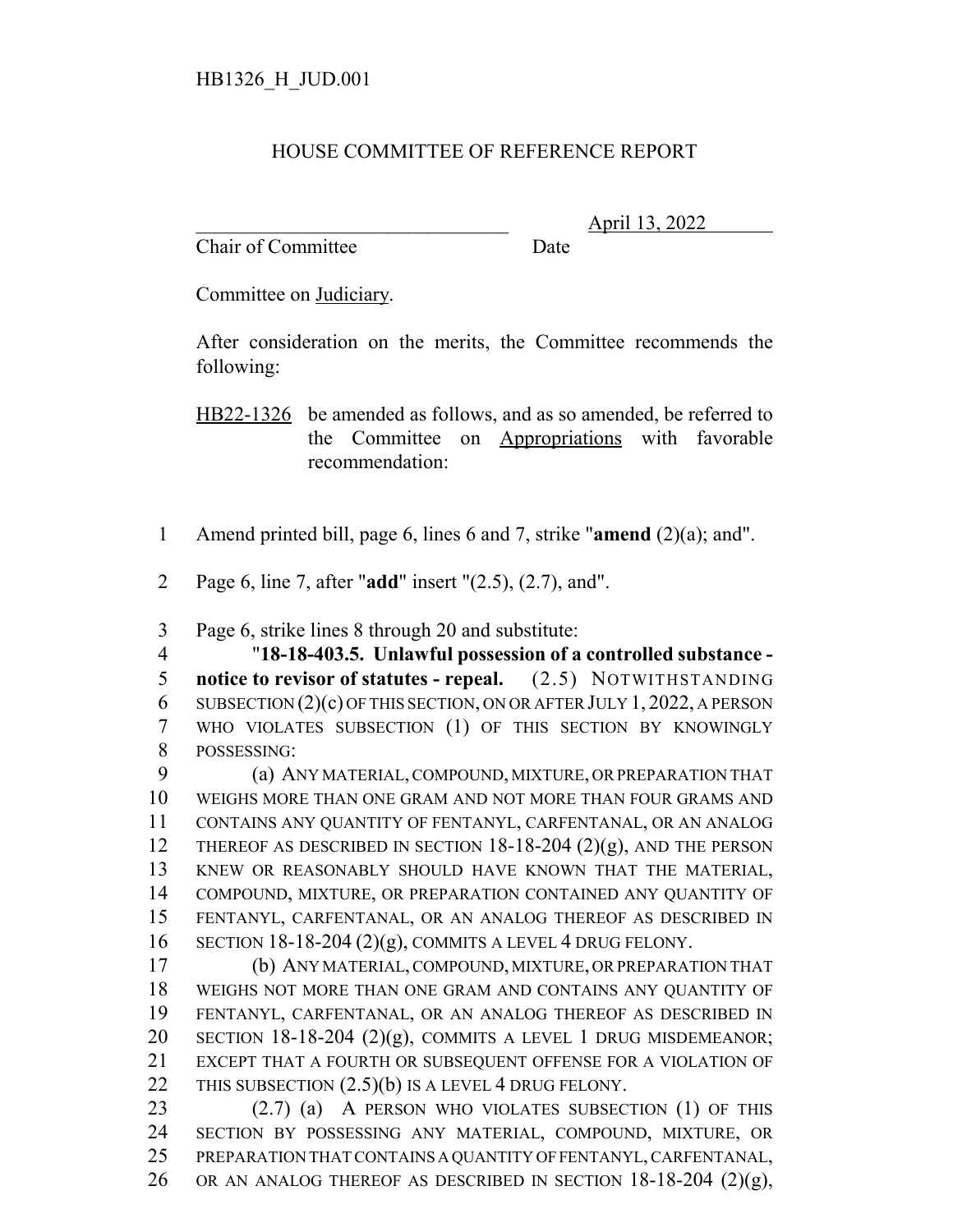THAT IS MORE THAN SIXTY PERCENT OF THE TOTAL COMPOSITION OF THE 2 MATERIAL, COMPOUND, MIXTURE, OR PREPARATION, COMMITS A LEVEL 2 DRUG FELONY.

 (b) (I) THIS SUBSECTION (2.7) TAKES EFFECT AT 12:01 A.M. THIRTY DAYS AFTER THE DATE IDENTIFIED IN THE NOTICE PROVIDED TO THE REVISOR OF STATUTES BY THE DIRECTOR OF THE COLORADO BUREAU OF INVESTIGATION THAT THE COLORADO BUREAU OF INVESTIGATION HAS THE RESOURCES TO DETERMINE THE QUANTITY OF FENTANYL, CARFENTANAL, 9 OR AN ANALOG THEREOF AS DESCRIBED IN SECTION 18-18-204 (2)(g), COMPARED TO THE TOTAL COMPOSITION OF THE MATERIAL, COMPOUND, MIXTURE, OR PREPARATION, OR ON THE DATE OF THE NOTICE TO THE REVISOR OF STATUTES IF THE NOTICE DOES NOT SPECIFY A DIFFERENT DATE.

 (II) THE DIRECTOR OF THE COLORADO BUREAU OF INVESTIGATION SHALL NOTIFY THE REVISOR OF STATUTES IN WRITING WHEN THE 16 CONDITION SPECIFIED IN SUBSECTION  $(2.7)(b)(I)$  OF THIS SECTION HAS OCCURRED BY E - MAILING THE NOTICE TO 18 REVISOROFSTATUTES.GA@STATE.CO.US.

 (III) CONCURRENT WITH THE NOTICE REQUIRED IN SUBSECTION 20 (2.7)(b)(II), THE DIRECTOR OF THE COLORADO BUREAU OF INVESTIGATION SHALL NOTIFY THE SPEAKER OF THE HOUSE OF REPRESENTATIVES, THE 22 PRESIDENT OF THE SENATE, THE CHIEF JUSTICE OF THE SUPREME COURT, 23 THE GOVERNOR, THE ATTORNEY GENERAL, THE STATE PUBLIC DEFENDER, AND EACH DISTRICT ATTORNEY IN THE STATE, THAT THE COLORADO BUREAU OF INVESTIGATION HAS THE RESOURCES TO DETERMINE THE QUANTITY OF FENTANYL, CARFENTANAL, OR AN ANALOG THEREOF AS 27 DESCRIBED IN SECTION  $18-18-204$  (2)(g), COMPARED TO THE TOTAL COMPOSITION OF THE MATERIAL, COMPOUND, MIXTURE, OR PREPARATION. **(IV)** THIS SUBSECTION  $(2.7)(b)$  IS REPEALED, EFFECTIVE ONE YEAR AFTER NOTICE TO THE REVISOR OF STATUTES PURSUANT TO THIS SUBSECTION (2.7)(b)(II).".

Page 42, after line 13 insert:

 "**SECTION 31.** In Colorado Revised Statutes, 24-72-706, **amend** 34 (1)(b)(II) and (1)(b)(III) as follows:

 **24-72-706. Sealing of criminal conviction records.** (1) **Sealing of conviction records.** (b) (II) If the offense is a class 2 or class 3 37 misdemeanor, or any drug misdemeanor, OR A LEVEL 4 DRUG FELONY FOR A CONVICTION PURSUANT TO SECTION 18-18-403.5 (2.5), the motion may be filed two years after the later of the date of the final disposition of all criminal proceedings against the defendant or the release of the defendant from supervision concerning a criminal conviction.

(III) If the offense is a class 4, class 5, or class 6 felony, a level 3